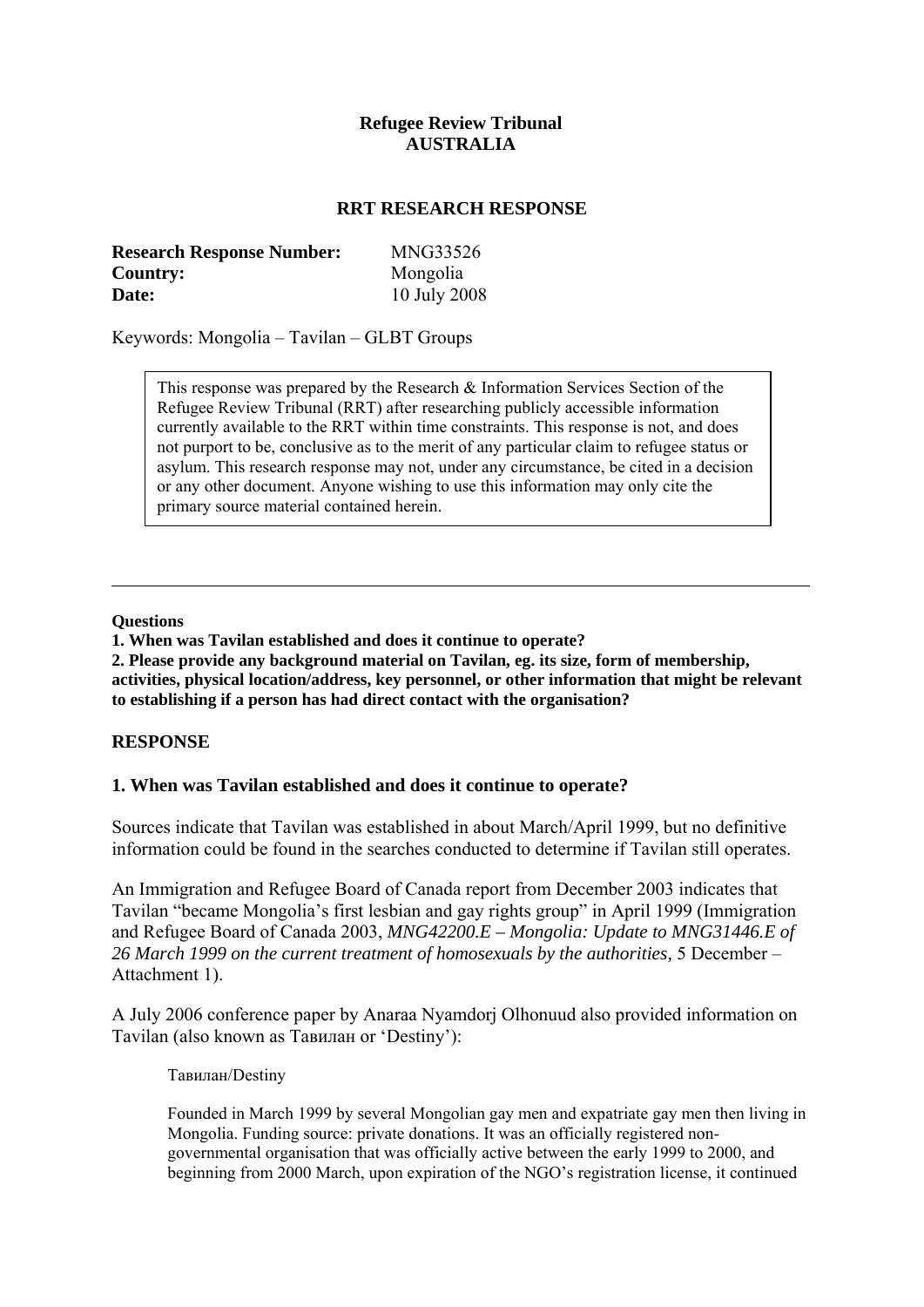its activities informally (Olhunuud, A. N. 2006, 'Life Denied: LGVT Human Rights in the Context of Mongolia's Democratisation & Development', Paper presented at the Outgames International LGBT Human Rights Conference, 26-29 July, Montreal, Canada – Attachment 2).

Little information could be found on the recent activities of Tavilan. An Immigration and Refugee Board of Canada report from March 2007 seems to suggest that Tavilan was still active in 2006, as it noted that "A doctoral candidate in social welfare at the University of California in Berkeley, who lived in Mongolia between 1995 and 1999…**referred to a conversation in November 2006 with a Tavilan representative** who claims that "harassment and maltreatment, including death threats" directed against gays and lesbians is "ongoing" in Mongolia (Immigration and Refugee Board of Canada 2007, *MNG102126.E – Mongolia: The treatment of homosexuals by authorities and by society in general; recourse available to those who have been harassed based on their sexual orientation (2004 – March 2007)*, 16 March [http://www.cisr-](http://www.cisr-irb.gc.ca/en/research/rir/?action=record.viewrec&gotorec=451031)

[irb.gc.ca/en/research/rir/?action=record.viewrec&gotorec=451031](http://www.cisr-irb.gc.ca/en/research/rir/?action=record.viewrec&gotorec=451031) – Accessed 27 March 2008 – Attachment 3).

Beyond this, no other information could be found in the searches conducted on the recent activities of Tavilan.

# **2. Please provide any background material on Tavilan, eg. its size, form of membership, activities, physical location/address, key personnel, or other information that might be relevant to establishing if a person has had direct contact with the organisation?**

Limited information could be found on the activities undertaken by Tavilan. Sources indicate that it was formed in March/April 1999 with 22 founding members. Reports suggest that this later increased to about 130 people, but in December 2000 only 5 people attended their second general meeting (Sanders, D. 2005, *Flying The Rainbow Flag In Asia*, paper presented at 1st International Conference Of Asian Queer Studies, Bangkok, Thailand, 7-9 July 2005<http://bangkok2005.anu.edu.au/papers/Sanders.pdf> - Accessed 4 July 2008 – Link; 'Tavilan: the organisation for lesbian, gay, bisexual and transgender people in Mongolia' (undated), Chris 'A web site for various purposes' website

[http://www.cix.co.uk/~cjeffries/tavilan/index.htm](http://www.cix.co.uk/%7Ecjeffries/tavilan/index.htm) – Accessed 21 July 2006 – Link; Immigration and Refugee Board of Canada 2003, *MNG42200.E – Mongolia: Update to MNG31446.E of 26 March 1999 on the current treatment of homosexuals by the authorities,*  5 December – Link).

Sources indicate that Tavilan opened a small office in Ulaanbataar with the aim of protecting and promoting the rights of GLBT groups, and to provide a social forum for GLBT people in Mongolia ('Mongolian Gay & Lesbian group formed' 1999, Queer Resources Directory website, 6 July

<http://www.qrd.org/qrd/world/asia/mongolia/first.gay.and.lesbian.group.formed-07.06.99>- Accessed 4 July 2008 – Link).

In November/December 2000, Tavilan gained a grant from the Mongolian AIDS Foundation in order to operate a 24-hour hotline for people who had questions about AIDS prevention ('First Ever Hotline for/by the LBGT Community in Mongolia' 2000, GlobalGayz website, 17 December<http://www.globalgayz.com/mongolia-news.html> - Accessed 4 July 2008 – Link).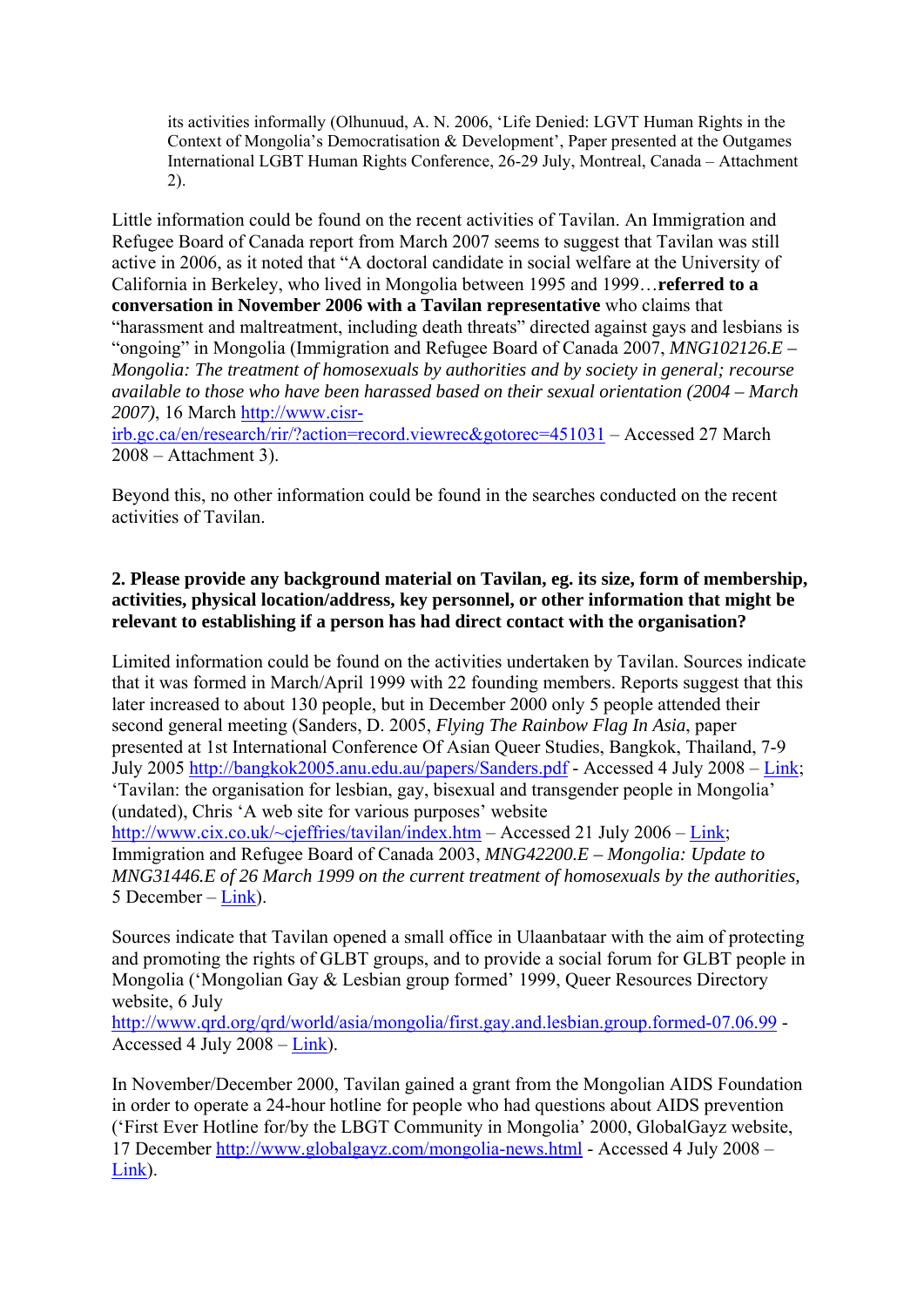Beyond this point, the activities of Tavilan become more difficult to trace. The founder of Tavilan posted an internet message in 2002 complaining about the lack of support for GLBT movements in Mongolia, and, as noted above, an Immigration and Refugee Board of Canada report from March 2007 mentions a doctoral candidate's contact with "a Tavilan representative" in November 2006 (Immigration and Refugee Board of Canada 2003, *MNG42200.E – Mongolia: Update to MNG31446.E of 26 March 1999 on the current treatment of homosexuals by the authorities,* 5 December – Link; Immigration and Refugee Board of Canada 2007, *MNG102126.E – Mongolia: The treatment of homosexuals by authorities and by society in general; recourse available to those who have been harassed based on their sexual orientation (2004 – March 2007)*, 16 March [http://www.cisr](http://www.cisr-irb.gc.ca/en/research/rir/?action=record.viewrec&gotorec=451031)[irb.gc.ca/en/research/rir/?action=record.viewrec&gotorec=451031](http://www.cisr-irb.gc.ca/en/research/rir/?action=record.viewrec&gotorec=451031) – Accessed 27 March  $2008 - Link$ ).

Further details on Tavilan appear in the following references, which have been provided in approximate order of relevance (these are not attached, they are hyperlinked only):

- Immigration and Refugee Board of Canada 2007, *MNG102126.E Mongolia: The treatment of homosexuals by authorities and by society in general; recourse available to those who have been harassed based on their sexual orientation (2004 – March 2007)*, 16 March [http://www.cisr](http://www.cisr-irb.gc.ca/en/research/rir/?action=record.viewrec&gotorec=451031)[irb.gc.ca/en/research/rir/?action=record.viewrec&gotorec=451031](http://www.cisr-irb.gc.ca/en/research/rir/?action=record.viewrec&gotorec=451031) – Accessed 27 March 2008 – Link – Mentions contact with Tavilan in November 2006
- Immigration and Refugee Board of Canada 2003, *MNG42200.E Mongolia: Update to MNG31446.E of 26 March 1999 on the current treatment of homosexuals by the authorities,* 5 December – Link – Provides a general background of Tavilan
- 'Tavilan: the organisation for lesbian, gay, bisexual and transgender people in Mongolia' (undated), Chris 'A web site for various purposes' website [http://www.cix.co.uk/~cjeffries/tavilan/index.htm](http://www.cix.co.uk/%7Ecjeffries/tavilan/index.htm) – Accessed 21 July 2006 – Link – Provides a general background of Tavilan
- International Lesbian and Gay Association (ILGA) 1999, 'World Legal Survey. Mongolia' [http://www.ilga.org/Information/legal\\_survey/asia\\_pacific/mongolia.htm](http://www.ilga.org/Information/legal_survey/asia_pacific/mongolia.htm) – Accessed 19 September 2002 – Link – Brief outline of Tavilan's activities
- 'Mongolian Gay & Lesbian group formed' 1999, Queer Resources Directory website, 6 July [http://www.qrd.org/qrd/world/asia/mongolia/first.gay.and.lesbian.group.formed-](http://www.qrd.org/qrd/world/asia/mongolia/first.gay.and.lesbian.group.formed-07.06.99)[07.06.99](http://www.qrd.org/qrd/world/asia/mongolia/first.gay.and.lesbian.group.formed-07.06.99) – Accessed 4 July 2008 – Link – Brief outline of Tavilan's early activities
- 'First Ever Hotline for/by the LBGT Community in Mongolia', 2000, *Mongolia News Report 2000-02*, 17 December, Global Gayz.com website <http://www.travelandtranscendence.com/mongolia-news.html> – Accessed 19 September 2002 – Link – Describes the development of the telephone hotline
- Smith, R. 2002, 'Queer Mongolians: Is Isolation Their Destiny?', *International Institute for Asian Studies Newsletter*, no. 29, November [http://www.iias.nl/iiasn/29/IIASNL29\\_14.pdf](http://www.iias.nl/iiasn/29/IIASNL29_14.pdf) – Accessed 9 July 2008 – Link – Describes the decline in support for GLBT groups in Mongolia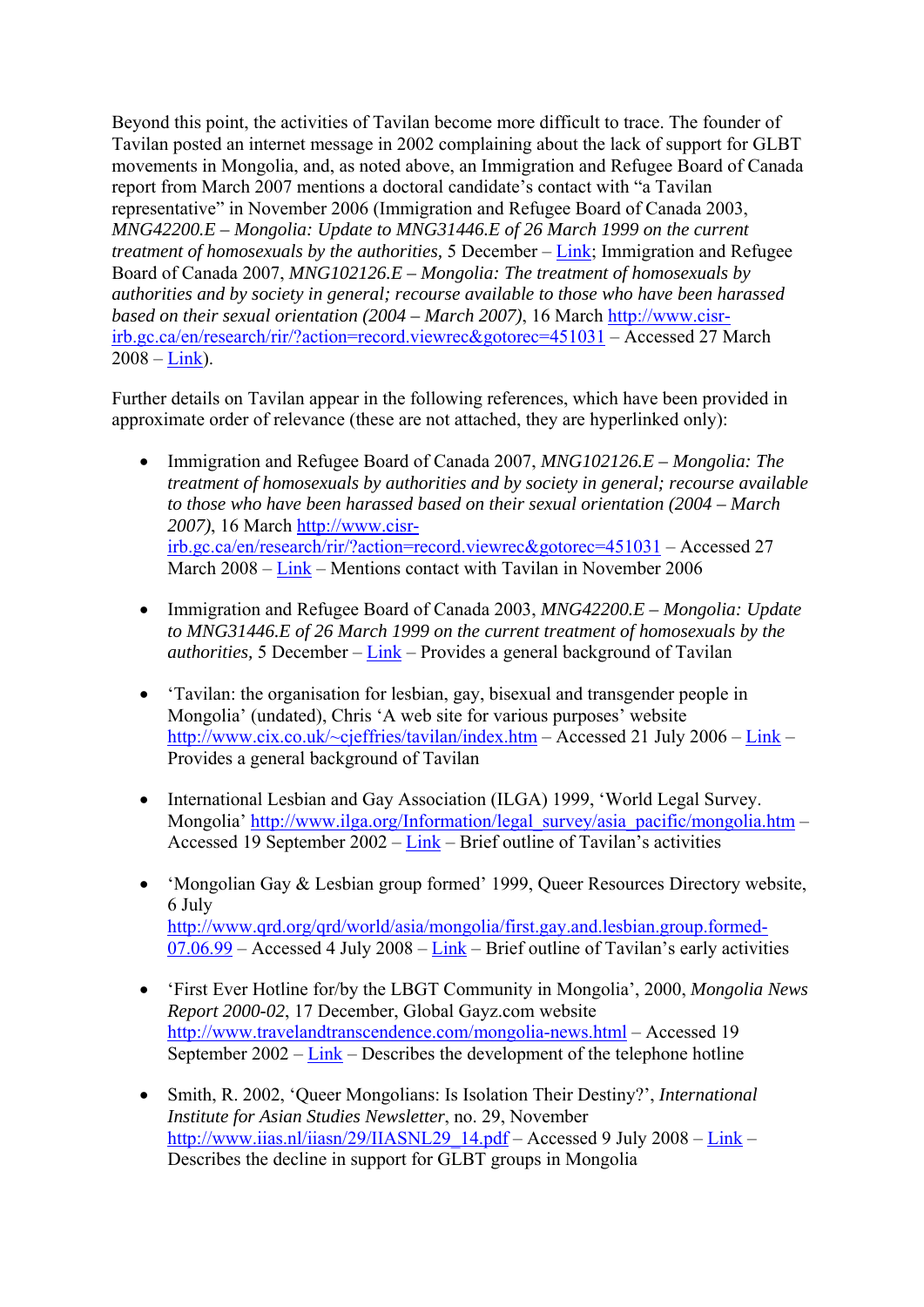- RRT Research & Information 2008, *Research Response MNG32859*, 4 February Link – Information on GLBT groups in Mongolia, including Tavilan.
- RRT Research & Information 2008, *Research Response MNG33229*, 14 April Link – Information on Tavilan
- RRT Country Research 2002, *Research Response MNG15421*, 20 September Link Information on Tavilan
- Sanders, D. 2005, *Flying The Rainbow Flag In Asia*, paper presented at 1st International Conference Of Asian Queer Studies, Bangkok, Thailand, 7-9 July 2005 <http://bangkok2005.anu.edu.au/papers/Sanders.pdf>– Accessed 4 July 2008 – Link – Brief mention of Tavilan
- Gmünder, B. 2005, *Spartacus: International Gay Guide 2004/2005*, p. 706 Link Brief mention of Tavilan.

### **List of Sources Consulted**

Internet Sources: Google<http://www.google.com.au/> All the web<http://www.alltheweb.com/> Altavista<http://www.altavista.com/> Ask<http://www.ask.com/?ax=5> Exalead <http://www.exalead.com/search> Yahoo!<http://search.yahoo.com/>

# **Government Information & Reports**

Immigration & Refugee Board of Canada <http://www.irb.gc.ca/> UK Home Office [http://www.homeoffice.gov.uk](http://www.homeoffice.gov.uk/)  US Department of State<http://www.state.gov/> **Non-Government Organisations**  Amnesty International website<http://www.amnesty.org/> Human Rights Watch <http://www.hrw.org/> **International News & Politics**  *BBC News <http://www.bbc.co.uk/worldservice/index.shtml>*

Databases:

BACIS (DIMA Country Information database) REFINFO (IRBDC (Canada) Country Information database) ISYS (RRT Country Research database, including Amnesty International, Human Rights Watch, US Department of State Reports) RRT Library Catalogue

**List of Attachments**